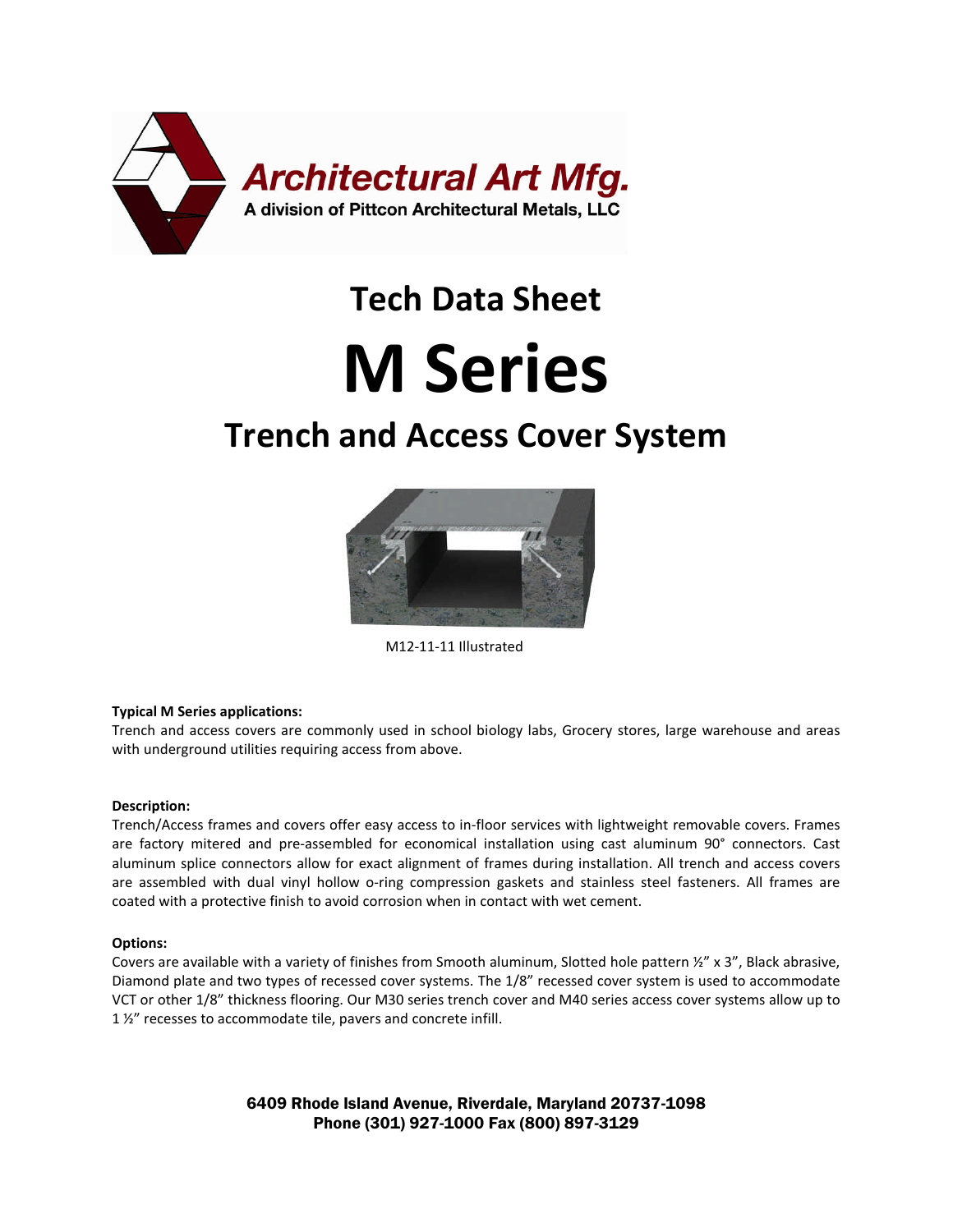All of our trench covers are offered with a trench liner. Our standard liner is 20 gauge galvanized steel. We also offer .063" aluminum and 22 gauge stainless steel liners. These are used as forms for pouring concrete and as conduits for cables and plumbing pipes.

Many other optional features are also available like Lift handles, Sump baskets and Blockout mount clips.

#### **Available Materials and Finishes:**

All plate available in 1/4", 3/8" and 1/2" thicknesses



|                                 |                           |        | Allowable Loads in Pounds Per Square Foot |           |       | Load Table  |     |             |       |           |           |     |             |  |
|---------------------------------|---------------------------|--------|-------------------------------------------|-----------|-------|-------------|-----|-------------|-------|-----------|-----------|-----|-------------|--|
| Plate                           | <b>Square Access Size</b> |        |                                           |           |       |             |     |             |       |           |           |     |             |  |
| <b>Thickness</b><br>in Inches   | $9" \times 9"$            |        | 12" x 12"                                 | 14" x 14" |       | 18" x 18"   |     | 20" x 20"   |       | 24" x 24" | 30" x 30" |     | 36" x 36"   |  |
| 1/4"                            | 4.645                     |        | 1.959                                     |           | 1.234 | 581         |     | 423         |       | 785       |           |     | 233         |  |
| 3/8"                            | 15.676                    |        | 6.613                                     |           | 4.165 | 1.959       |     | 1.428       |       | 2.649     |           |     | 785         |  |
| 1/2"                            | 37.158                    | 15,676 |                                           | 9,872     |       | 4.645       |     | 3.386       |       | 6,279     |           |     | 1,860       |  |
| Plate<br>Thickness<br>in Inches | <b>Trench Width</b>       |        |                                           |           |       |             |     |             |       |           |           |     |             |  |
|                                 | <b>A"</b>                 | 6"     | 8"                                        | 10"       | 12"   | 14"         | 16" | 18"         | 20"   | 22"       | 24"       | 30" | 36"         |  |
| 1/4"                            | 16.482                    | 4.884  | 2.060                                     | 1.055     | 612   | 386         | 258 | 182         | 133   | 266       | 245       | 165 | 129         |  |
| 3/8"                            | 55.627                    | 16.482 | 6.953                                     | 3.560     | 2.065 | 1.301       | 872 | 613         | 449   | 897       | 827       | 558 | 434         |  |
| 1/2"                            | 131,857                   | 39.069 | 16.482                                    | 8.439     |       | 4,894 3,084 |     | 2.068 1.453 | 1.065 | 2.126     | 1.959     |     | 1.323 1.030 |  |

Loads shown in this table were calculated from formulas developed by S. Timoshenko and given on pages 156<br>and 157 in his iStrength of Material,\* Part II, Second Edition, 1941. The basis of the formulas and therefore the calculations are

1. The deflection is small in comparison with the thickness of the plate<br>2. The plate is uniformly loaded.<br>3. 22" to 36" spans have 3/16" x 2" x 2" aluminum angle stiffeners at 24" O.C. MAX.

Tables are based on flat plate thickness excluding any raised pattern on the material. Loads are limited by either a maximum deflection of 1/150 of the short side length or a maximum stress of 28,000 psi. The above load ta

#### 6409 Rhode Island Avenue, Riverdale, Maryland 20737-1098 Phone (301) 927-1000 Fax (800) 897-3129